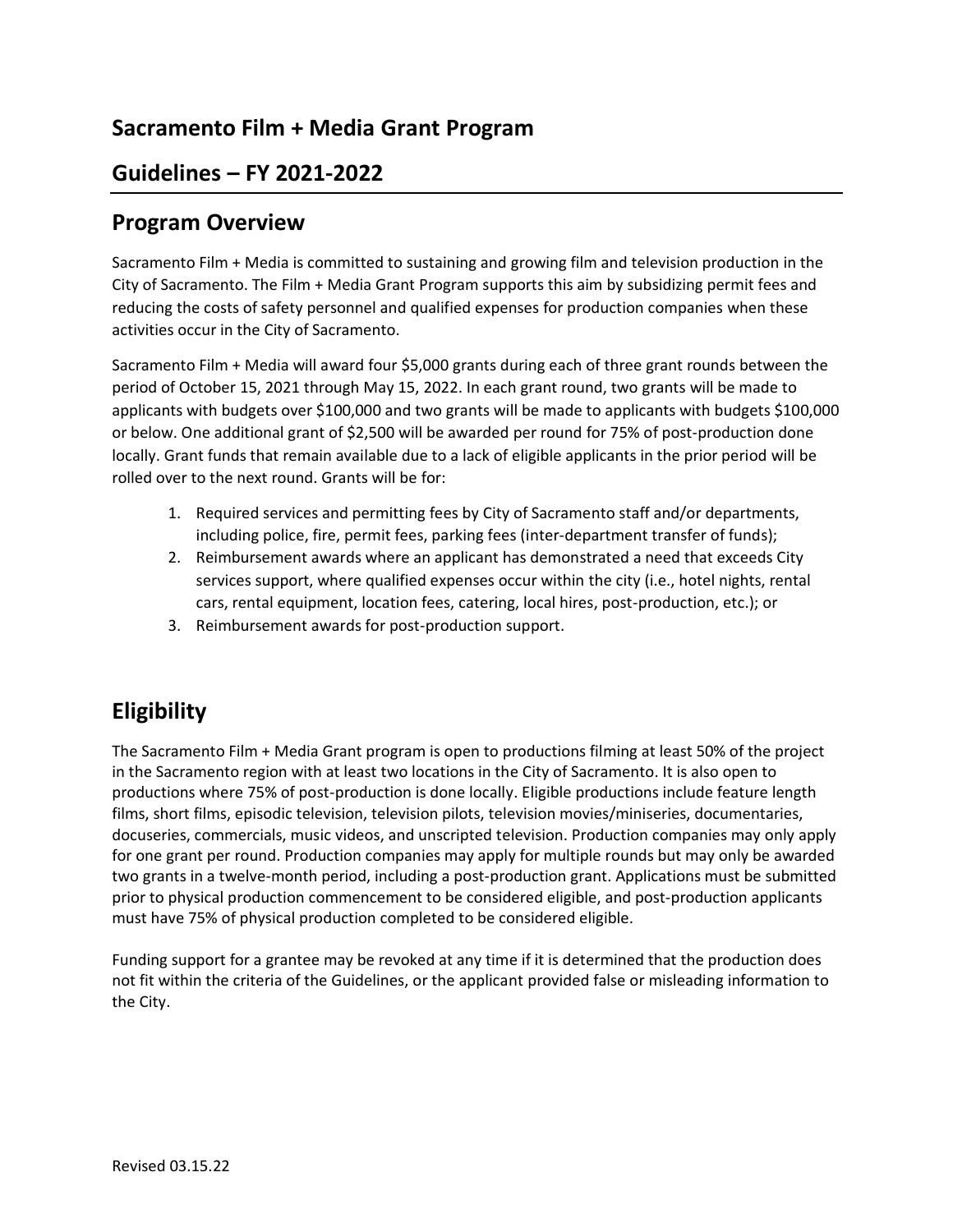# **Application Deadlines & Submittal Periods**

Grants will be awarded in each of three separate rounds. Deadlines and submittal periods for each round are below:

- 1. Round 1 Deadline: November 30, 2021 11:59 p.m. PDT Round 1 Application Submittal Period: October 15, 2021 through November 30, 2021
- 2. Round 2 Deadline: February 15, 2022 11:59 p.m. PDT Round 2 Application Submittal Period: December 1, 2021 through February 15, 2022
- 3. Round 3 Deadline: May 15, 2022 11:59 p.m. PDT Round 3 Application Submittal Period: March 15 through May 15, 2022

Applicants may submit at any time during the application submittal period, but the submission must be received by the deadline date. Applicants are asked to submit for projects that will begin physical production within 180 days from the award date.

Announcements concerning application period(s) will be made by email, Sacramento Film + Media social media (Facebook, Instagram, Twitter), and the Office of Arts & Culture and Sacramento Film + Media websites. The City reserves the right to modify or change the deadline dates or applications periods at its sole discretion. Prospective applicants will be notified of any significant schedule changes via social media or through the Office of Arts & Culture and Sacramento Film + Media websites.

# **How to Apply**

Applicants must complete the application in Submittable and attach the following documents:

- 1. Treatment This document should include the following components: the story idea, the most important information about the film including title, logline, story summary, character descriptions and demographics, and should help to justify Community Impact and Feasibility answers on the application. Panelists will use this treatment to rate the application against the community impact and feasibility criteria.
- 2. Budget This document should include the following components: Overall Budget in each line item as well as a column with the Sacramento spend. The budget will be used to determine eligibility, grant category, and economic impact and feasibility criteria.
- 3. Shooting Schedule This document should include the following components: total number of filming days, number of Sacramento filming days, locations, city of Sacramento locations, scene summary, and characters. Panelists will use this to rate the application against the economic impact and feasibility criteria as well as eligibility.
- 4. Vendor List This document should include the following components: all vendors used for physical and post-production denoting which vendors are Sacramento support service companies. Panelists will use this to rate the application against the economic impact and feasibility criterion.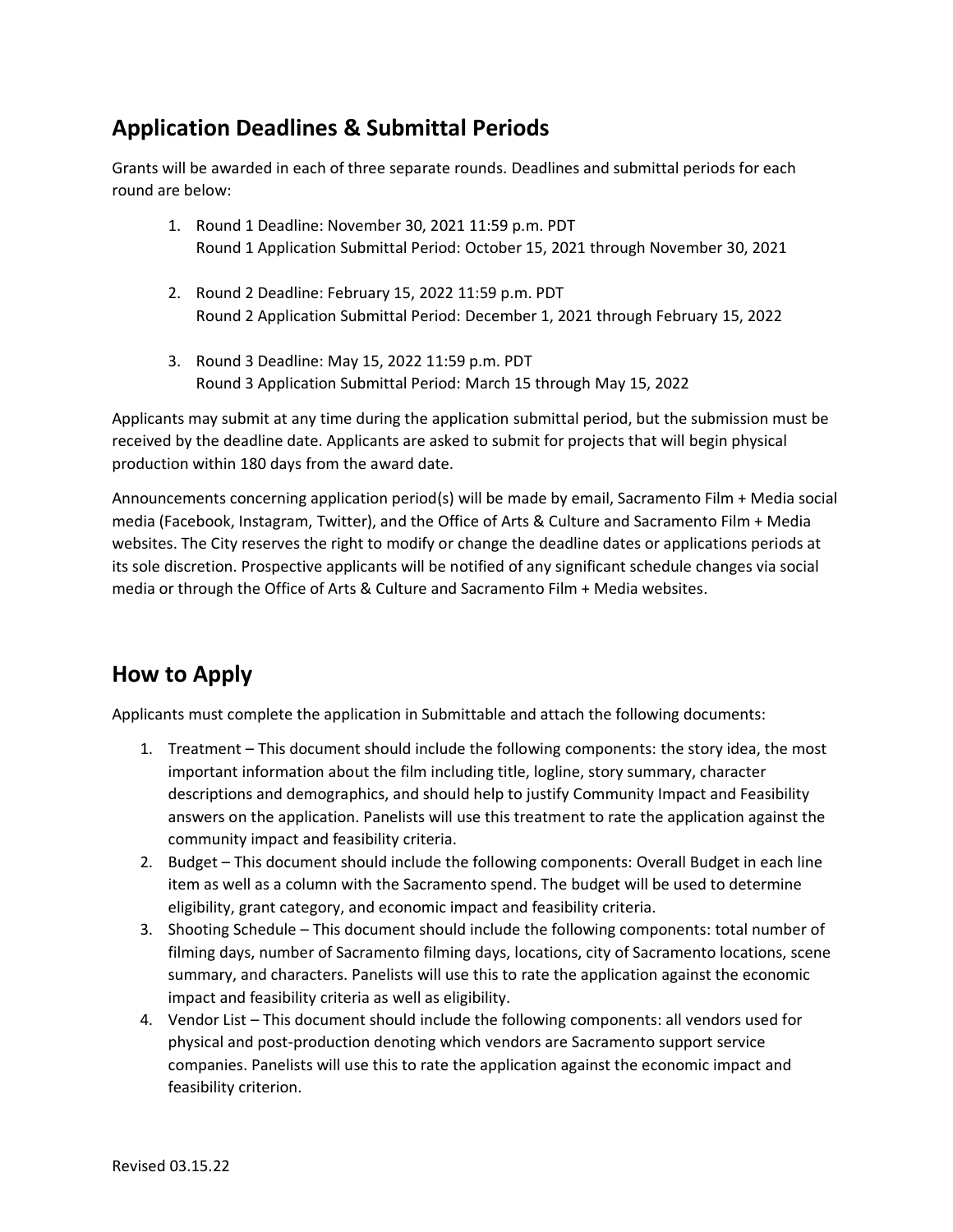- 5. Crew List This document should include the following components: crew member name and contact information, with Sacramento crew notated. Panelists will use this to rate the application against the economic impact criterion of number of local hires; the community impact criterion of local cast and crew representation and reflection of the cultural and artistic expression of one or more marginalized communities; and the feasibility criterion of planning and preparation.
- 6. Hotel Nights This document should include the following components: name of hotels, number of hotel nights including short term rentals, and rate per night. Panelists will use this to rate the application against the economic impact criterion of number of hotel nights and the feasibility criterion of planning and preparation.
- 7. Demonstration of Previous Projects or Experience This can include samples of work, letters of support, or resume. Panelists will use this to rate the application against the feasibility criterion of confidence of completion, ability to deliver.

#### **Grant Review Process**

Staff will review grant applications for completeness and eligibility. Failure to provide information at any time during the application and screening process will result in rejection of the application for the grant round in which it was originally submitted.

Complete and eligible applications are then reviewed by a panel consisting of industry peers and economic development professionals. Panelists will be asked to declare any conflicts of interest and will recuse themselves from reviewing applications where such conflicts of interest exist.

Panelists will score applications against the evaluation rubric and provide constructive feedback. Panelist scores will be averaged to create an aggregate score. The top scoring applications in each review group (based upon production size) will be awarded support. In the event of a tie, the panel will discuss the applications and will decide based upon majority support.

*Review Criteria – total number of points = 100 (see panelist scoring rubric below)*

Does this production have a positive economic impact on businesses in Sacramento? Total points = 40

Measurements of economic impact include:

- 1. Number of hotel nights
- 2. Number of local hires
- 3. Number of support service companies
- 4. Number of locations

Does this production have a positive community impact? Total points = 40 Measurements of community impact include:

- 1. Production subject matter reflects the lived experiences of people of color, LGBTQ+, disabled or other marginalized community
- 2. Local cast and crew representation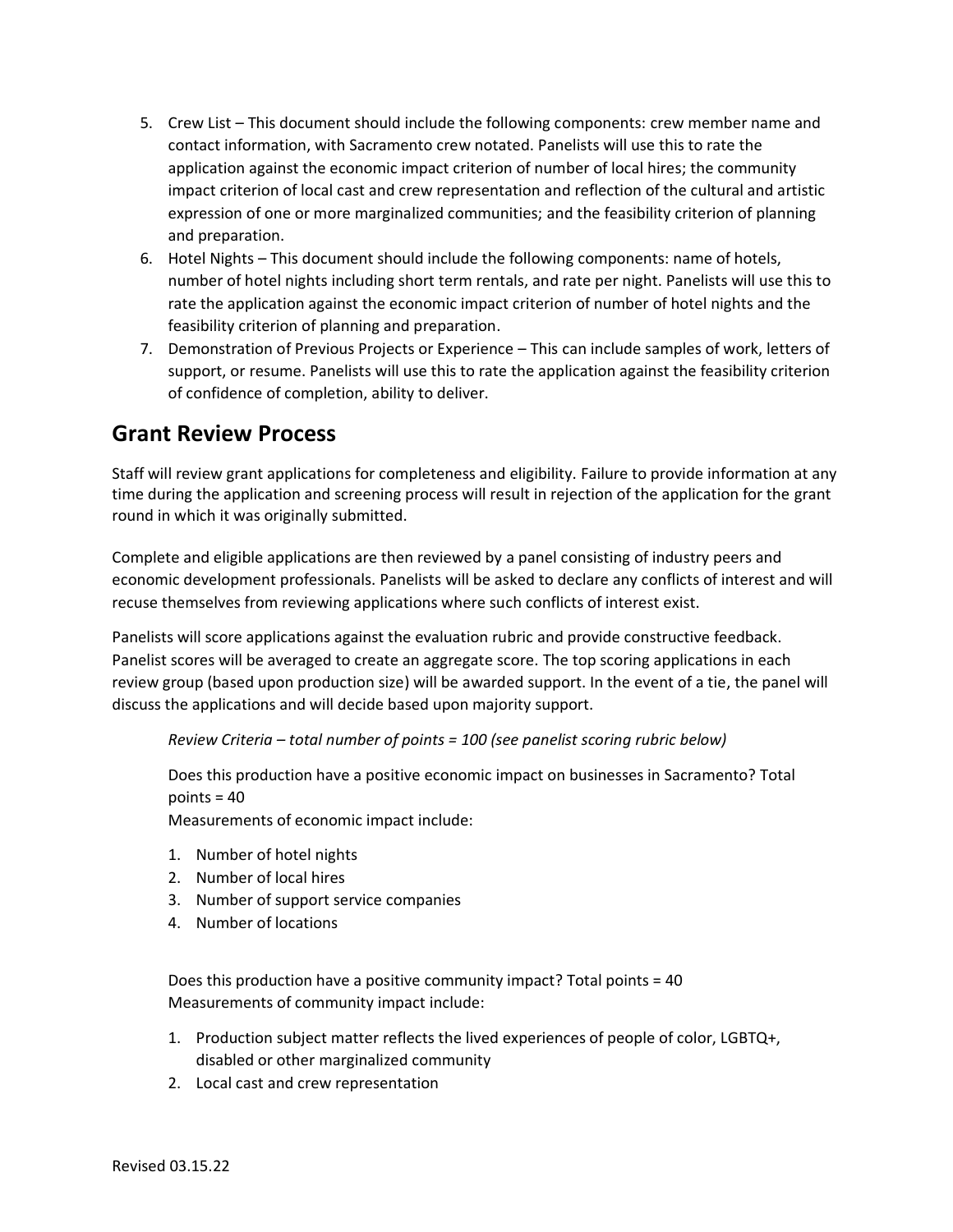- 3. Cast and crew reflects the cultural and artistic expression of one or more marginalized communities
- 4. Offers local internships

What is the project feasibility? Total points = 20 Measurements of project feasibility include:

- 1. Demonstration of previous projects or experience
- 2. Planning and preparation
- 3. Percent of budget funded
- 4. Confidence of completion, ability to deliver

Applicants will be notified as to the status of their grant application after panel review, usually within 2 to 4 weeks of application deadline. If applying for monetary reimbursement awards, it can take up to 6 to 8 weeks to receive funds. These dates and timelines are subject to change at the City's sole discretion.

#### **Grant Contracting & Disbursement Process**

Reimbursements for city services will be processed by the City. Monetary Reimbursement awards require grantees to meet City of Sacramento insurance requirements, which include maintenance of commercial general liability insurance of not less than one million dollars and submission of certificates and required endorsements showing evidence of insurance. Other requirements shall include obtaining a Business Operation Tax (BOT), supplier ID, signing a contract, purchase order and check processing that can take several weeks.

# **Grantee Obligations**

Invoices shall be submitted within 90 days of incurring eligible Grant expenses. Grantees must provide a detailed post-event report within 60 days of principal production wrap for analysis by the City of Sacramento. Analysis elements include economic and/or social impact on the community, final crew and contact list, final vendor list, final shooting schedule, daily call sheets, final list of locations, expenditures ledger highlighting Sacramento spend, review of hotel occupancy, final demographics of crew and cast.

#### **Public Record**

Because Sacramento Film + Media is a government agency, applications and application materials are public records. All information received from a grantee, whether received in connection with a grant application or in connection with any grant funded activities performed, will be disclosed upon receipt of a request for disclosure, pursuant to the California Public Records Act.

Sacramento Film + Media reserves the right to use application materials as demonstration examples in future workshops. Submission of an application gives Sacramento Film + Media permission to use it for